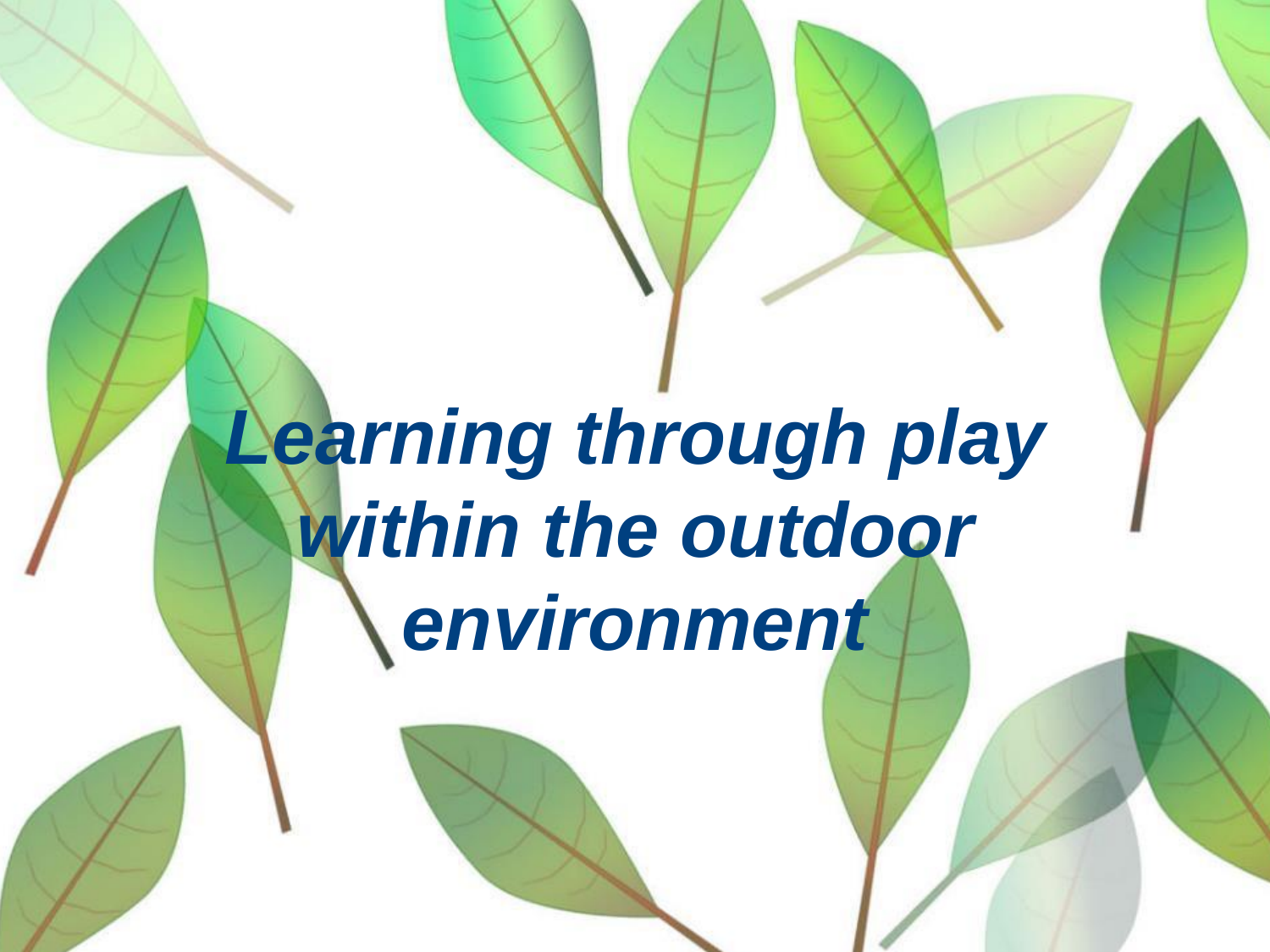# The importance of learning through play



When children have fond memories of learning through play in early childhood they will develop a positive attitude to learning in future years to come. Furthermore, it is recognized that when children label their learning activities as play and not work they are happier and most importantly thrive in later education (Baras, 2013). Rose (2012) also agrees that playbased learning encourages children to develop enthusiasm and confidence for learning, as when they find an activity appealing and of interest to them personally, they are more willing to be engaged and learn.

When children engage in play it provides opportunities for all areas of development to be enhanced. During play, children are provided with many opportunities to enhance their social skills as they work in partnerships with others, take turns, make suggestions or happily follow suggestions from peers and engage in decision making. Play also encourages children to describe what they are doing, make predictions, discover, communicate, classify, and use their memory recall and more (Abbott, 1994).

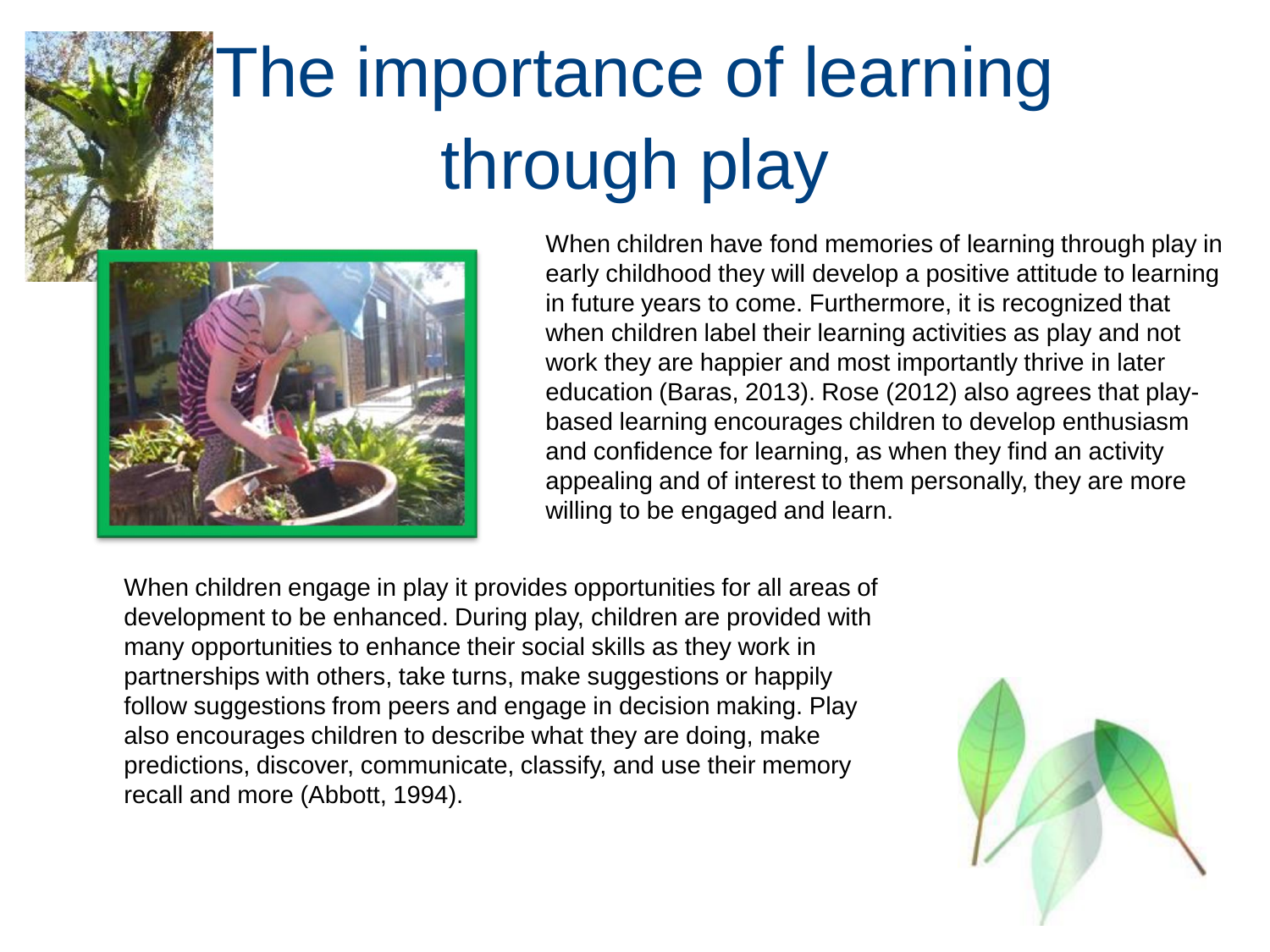

## The great outdoors

We are very blessed to live in a magical part of the world and at our preschool engaging with the natural environment is an important aspect of the preschools philosophy. Edwards and Mackenzie (2011, p.53) support this as they state "Outdoor learning spaces are a feature of Australian learning environments, they offer a vast array of possibilities not available indoors" . When you look back on your childhood memories I am confident that it will be the outdoor adventures that are your fondest memories, I know that this is certainly the case for me. Fond memories of the outdoors is recognised by Sandberg (2003) who believes as we get older it is the play in the outdoors that is remembered and makes the happiest childhood memories, furthermore, play in nature allows children to explore

without restraints.

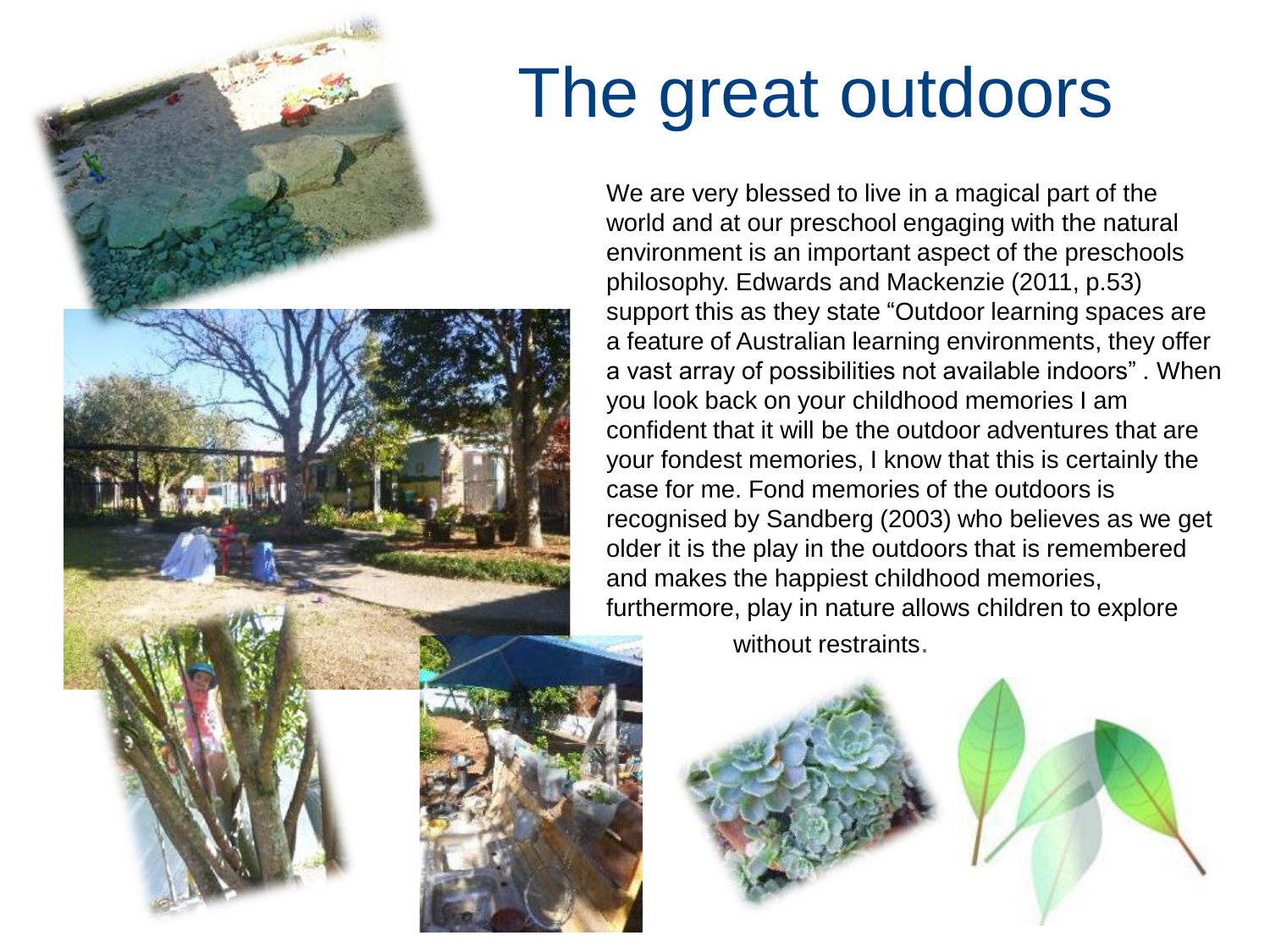## Learning possibilities of a spider web

The outdoors allows for children to develop an appreciation for the natural environment whilst they discover and become connected to other living creatures. For example when a child discovers a spider web in the yard there are many learning opportunities that can be extended, see diagram to the right of how this discovery can be extended, thus enhancing skills across all areas of

development.

After Lacey observed a spider in the yard, she then chose to paint a picture of it. This activity enhances fine motor development, creativity and eye/hand coordination.



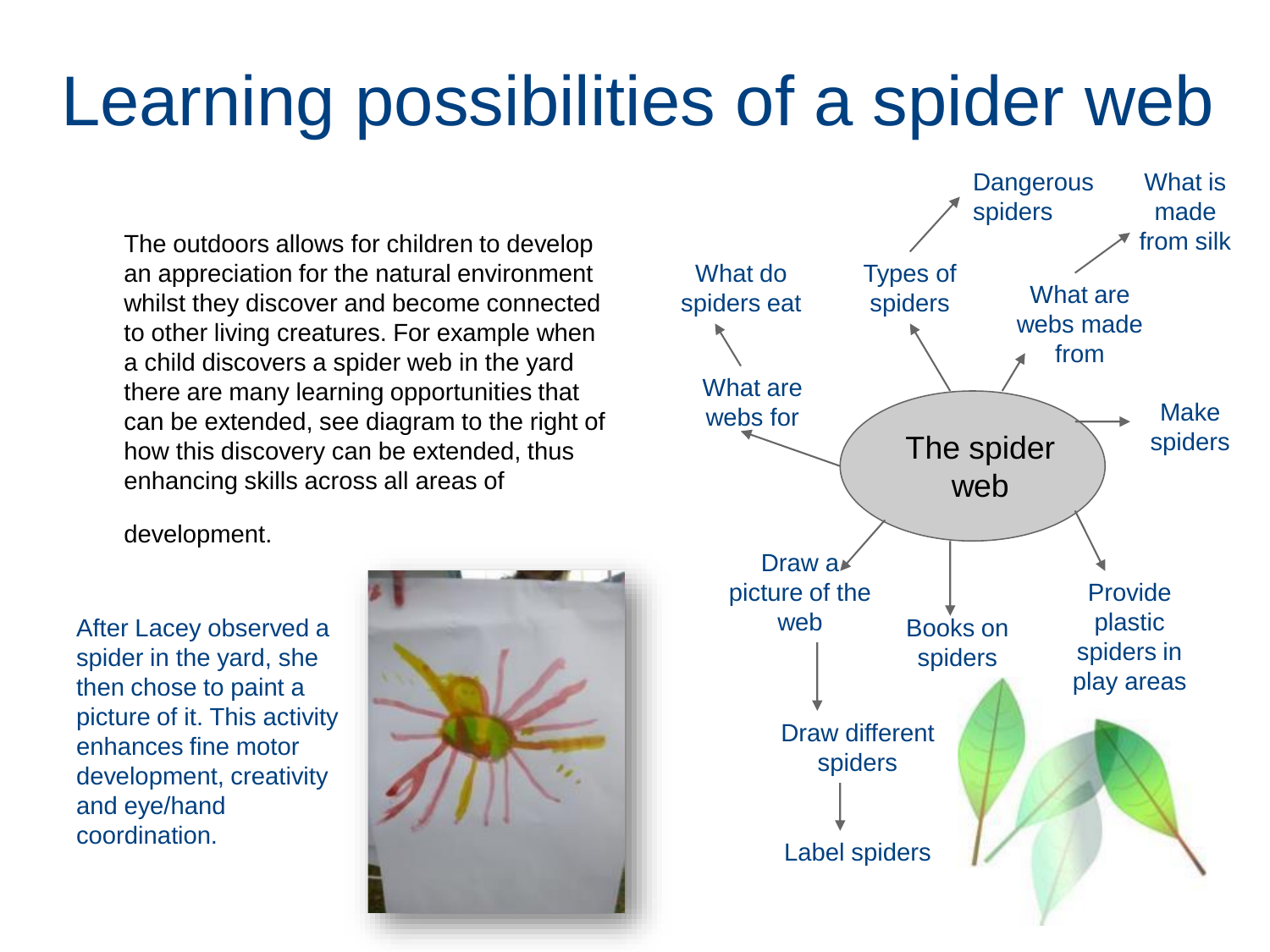#### Taking risks to master new skills



Curtis and Carter (2000) believe children need opportunities to be adventurous and take risks so that they are less likely to engage in dangerous activities when they are older.

The monkey bars has been a popular activity amongst the children over the past two weeks. Here Matilda is determined to master the skill , although she is a little uncertain as she states "I'm scared but only a little bit". She tries over and over again, before she asks an educator Kim for support. With a little help she successfully makes it into a sitting position and then goes for the ultimate manoeuvre of hanging upside down. Later that morning Matilda then helps a younger peer to master the skill also.

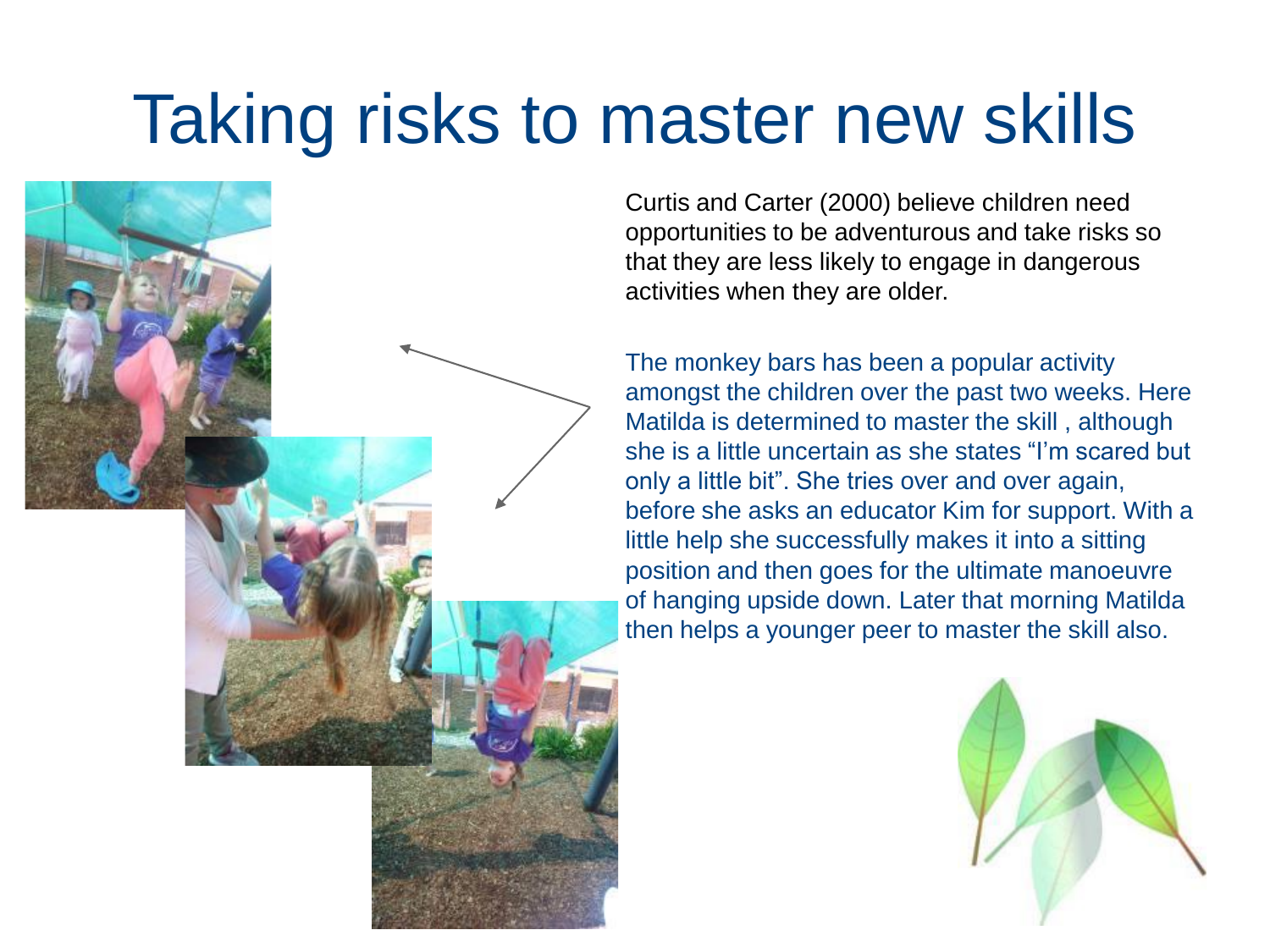### Social skills

The outdoor environment provides ample opportunities to enhance social skills. One of the most popular activities in the outdoors is pretend play. Over many years theorists have researched the value of different types of play. When looking at the cultural-historcal theories of play we can refer to Kravtsov and Kravtsova who believe as children engage in image play, they take on different characters. This type of social play allows children to engage successfully in plot-role play. During plot-role play children take on roles in imaginary situations such as chefs at a restaurant (Fleer, 2013). Plot-role play is typically what we observe daily within our outdoor environment. Most days we will have groups of children role playing chefs in the mud kitchen, mums and dads in the home corner, engineers in the sandpit or shoppers and shopkeepers at the petrol station. It is during these social interactions that children must negotiate roles and ideas as they develop an understanding of reciprocal relationships. This also reflects Kravtsov and Kravtsova's model of play where children must follow rules for the play to be successful as

they must take turns and share (Fleer, 2013) .



Mason and Alana are playing in the homecorner, together they discuss who will be the chef and who is the customer. During the activity they are negotiating roles, communicating and taking turns.

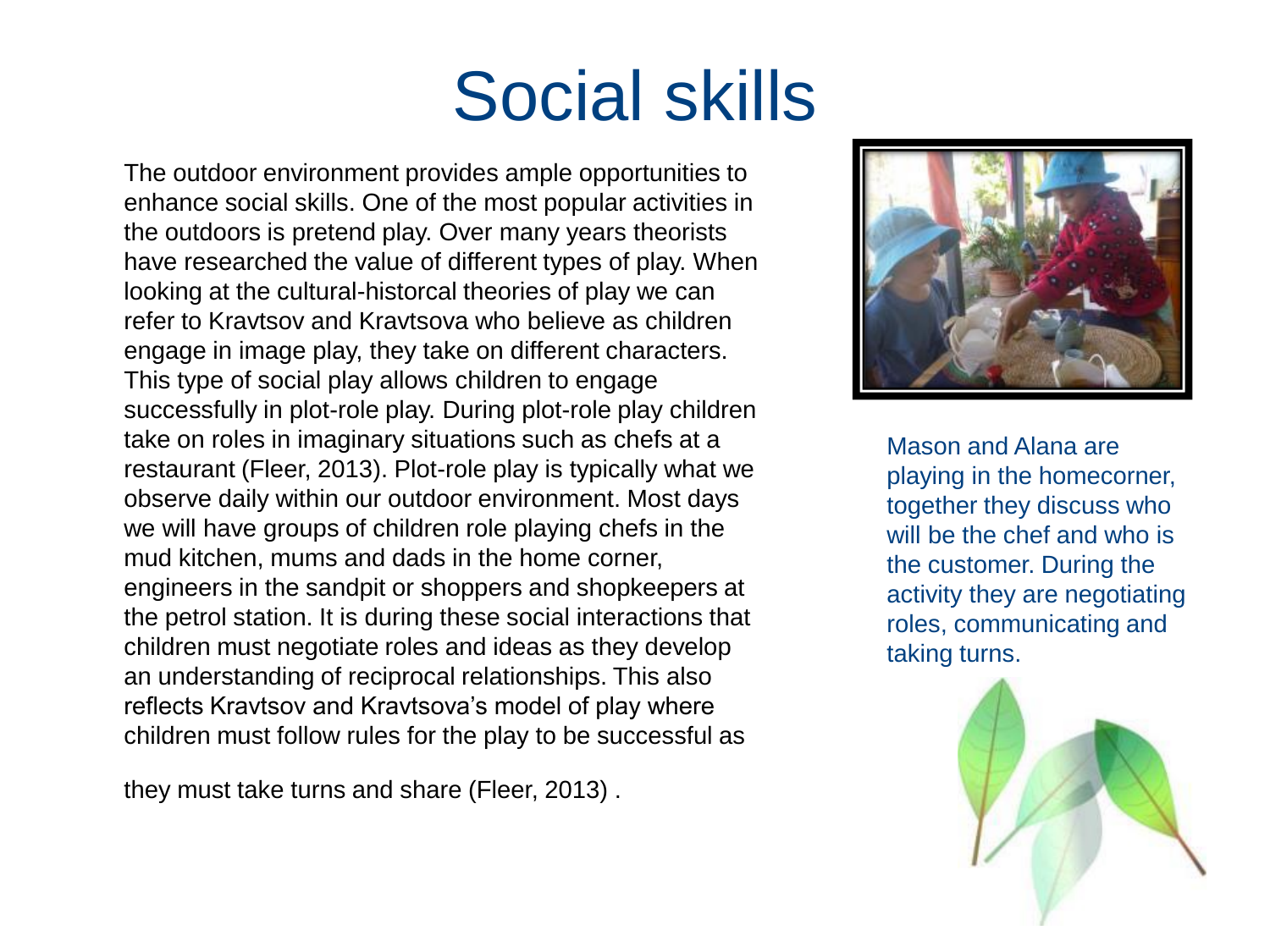### Evidence of social skills

Charlie and Miles are busy creating a "spaceship". They discuss ideas and negotiate where they will place certain items. The activity is exciting and as a result encourages more peers to join. With support from a near by educator Charlie and Miles happily allow the others to enter the play and assign them tasks so they can help.



A make believe trip to Dreamworld. We pretended to see tigers and ride a roller coaster. Lots of opportunities to interact together.

Edward and Archer realised when they filled the tub, that it was too heavy to carry alone. Problem solved they carried it together!



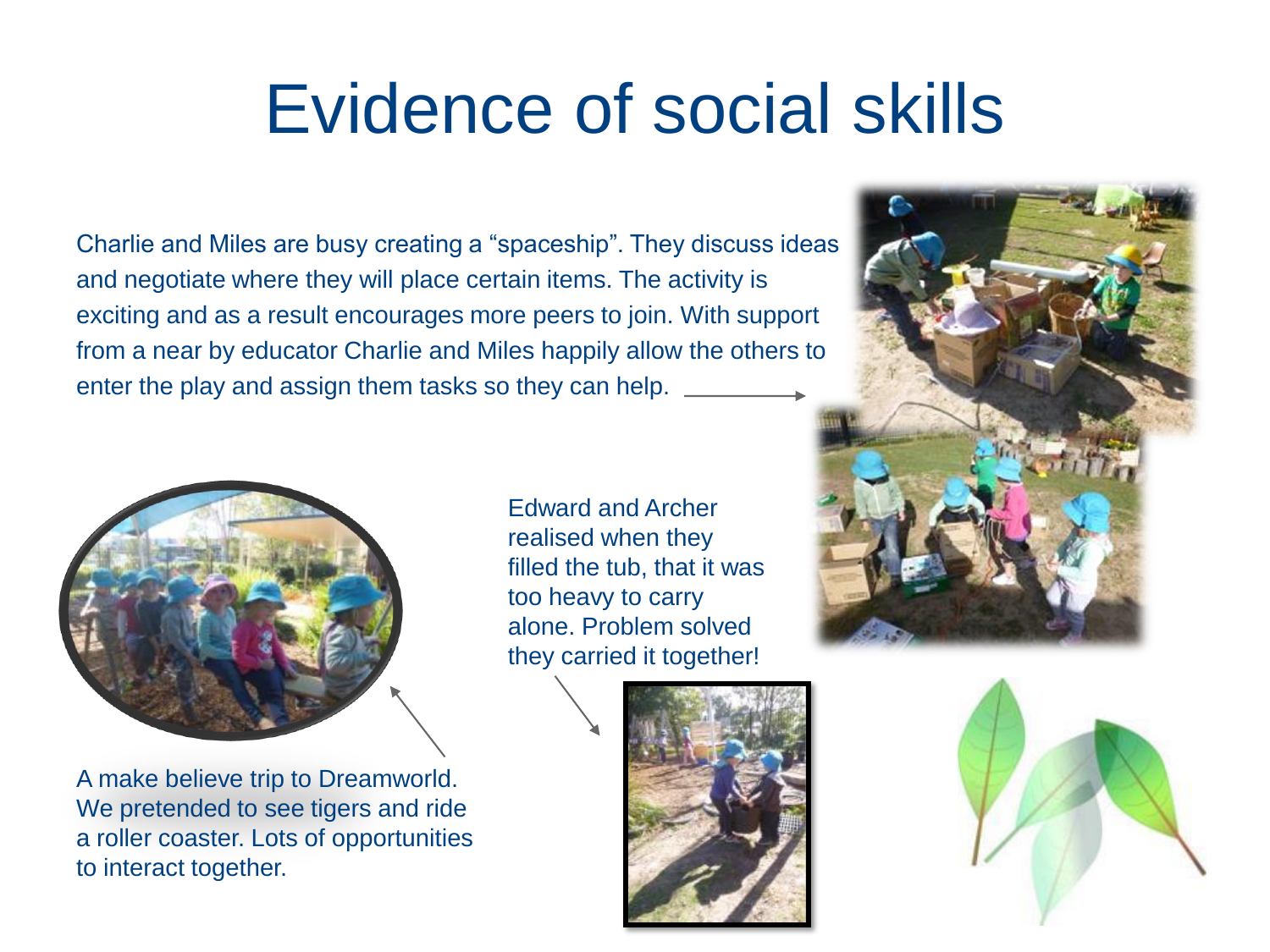

Ben and Shamira are developing pre writing skills as they draw a plan for the new sandpit.



After heavy rain we discovered a blocked drain had created a huge puddle. We took our shoes off, rolled our pants up and waded through. A great opportunity to use descriptive words.

# Literacy skills

Being aware of letter sounds, communication, spelling and awareness of print are all known as literacy skills, development of these skills are important to become successful readers and writers. There are many ways during play that children's literacy skills can be enhanced.

When children are provided with authentic literacy experiences that replicate real life activities such as letter writing, reading shopping lists etc they will have a clearer understanding of how literacy works within their community and wider world, thus enhancing a clearer knowledge of how literacy works overall (Raban, Brown, Care and Rickards, 2009). Raban et al (2009) also advocate that introducing children to activities found in formal schooling (such as stencils) too early is dangerous for their development. Bodrova (2008) agrees that preschool education should follow the Vygotskian approach by encouraging children to become competent in new skills through play.

Within our outdoor environment we encourage children to enhance literacy skills in many domains; to name a few, activities such as mixing and measuring and sensory activities i.e. goop/mud that encourage the discussion of descriptive words and mathematical concepts.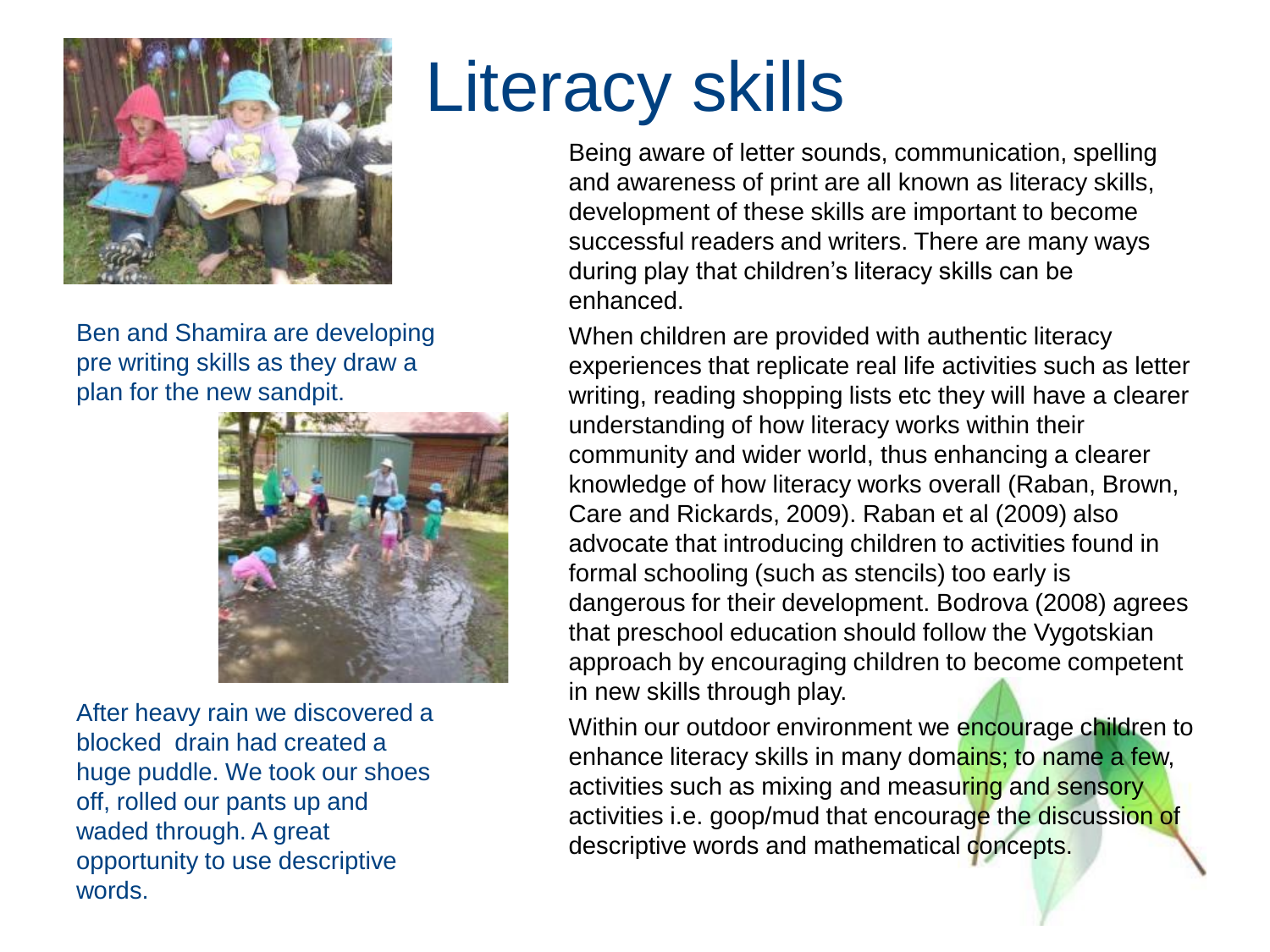# Evidence of literacy skills

A kookaburra in the yard inspires Samara to draw a picture. As the photo shows she also wrote her name, a great example of learning through play and own interests.





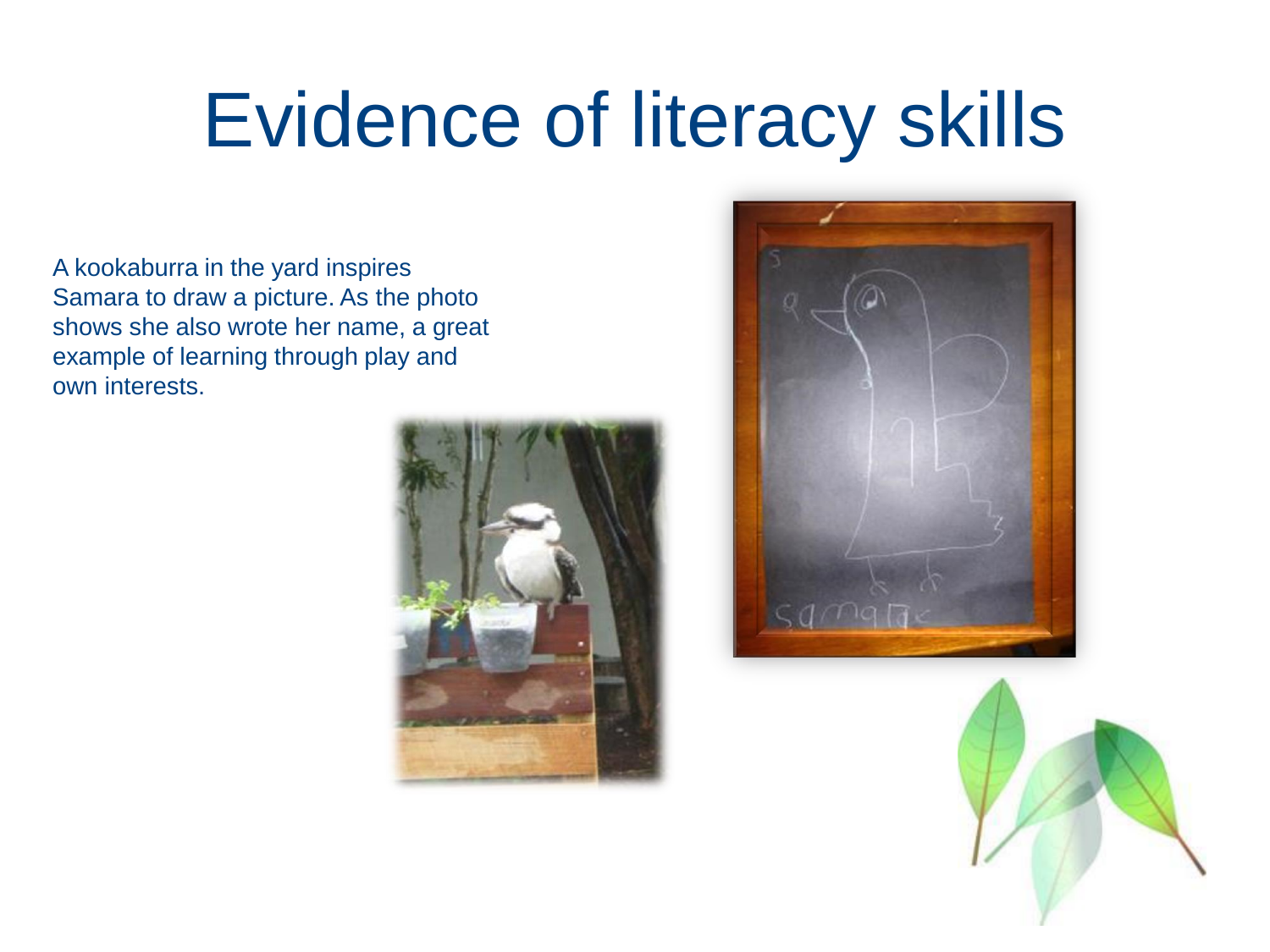## What is the purpose of stencils?

It is a common question if the preschool prepares children for school through the use of stencils and work books. Extensive research shows children are more likely to develop literacy skills such as letter recognition and spelling by engaging in writing activities that interest them rather than through the repetition found in stencils (Van Hoorn, 2003).

Furthermore, stencils take away opportunities for children to be creative and can often lead to them loosing confidence in their own abilities (Kolbe, 2007).



This piece of artwork was inspired by The Very Hungry Caterpillar book. A great example of how encouraging children to be creative can be successful without stencils and structure.

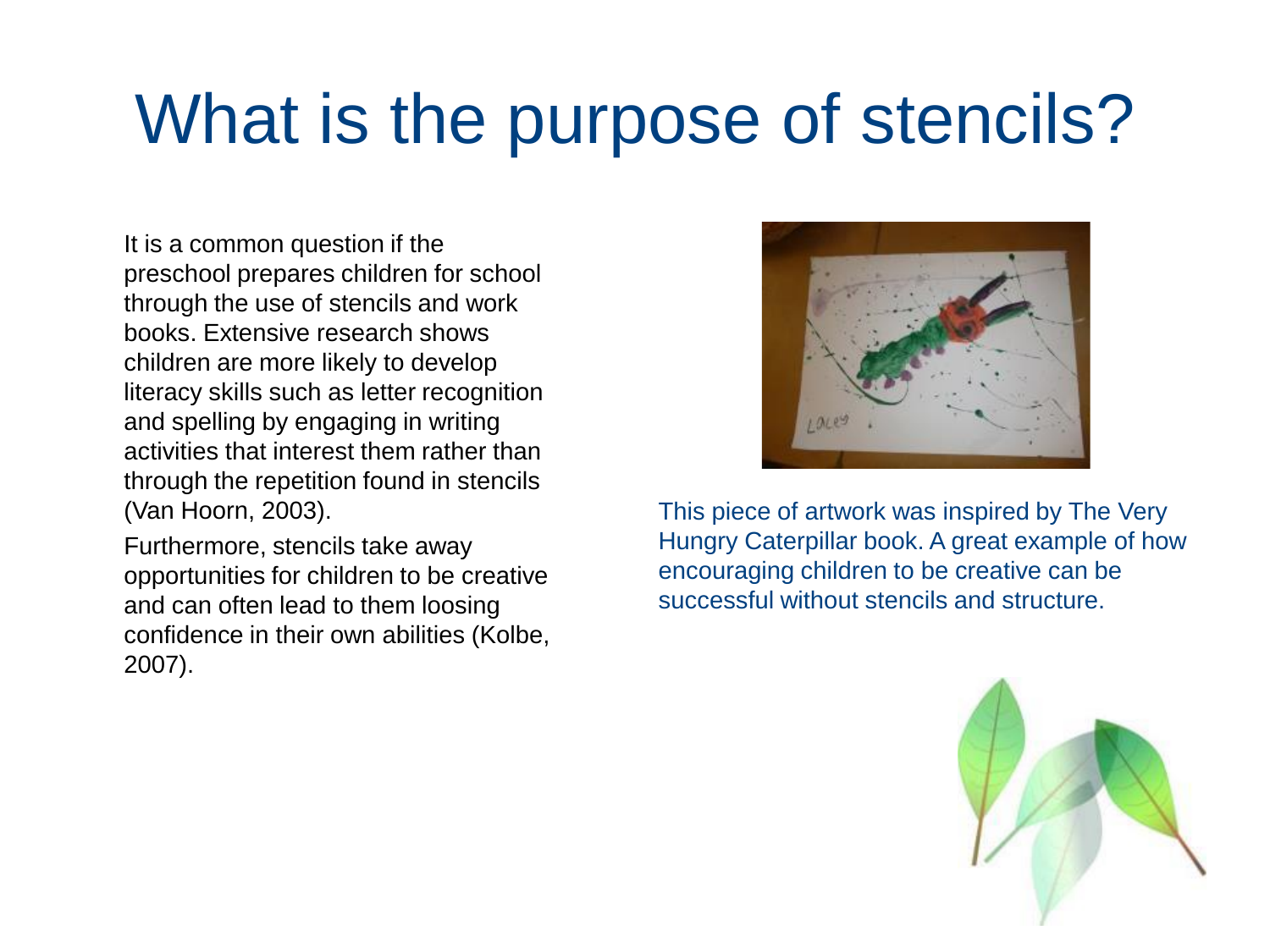## Mathematical concepts



Providing children with measuring cups and spoons of different sizes encourages mathematical conversations such as volume, size, amounts.



After stacking the wooden tree pieces into a pile, Laura then counted how many there were.

For children to become thriving mathematicians, we need to demonstrate to them that maths is fun but at the same time a valuable skill to poses. When children enjoy an activity they are more likely to persevere (Perry and Dockett, 2001). Therefore learning maths through play is most favourable. There are many opportunities for children to develop mathematical concepts in the outdoors.

Becoming familiar with numbers on the cash register.



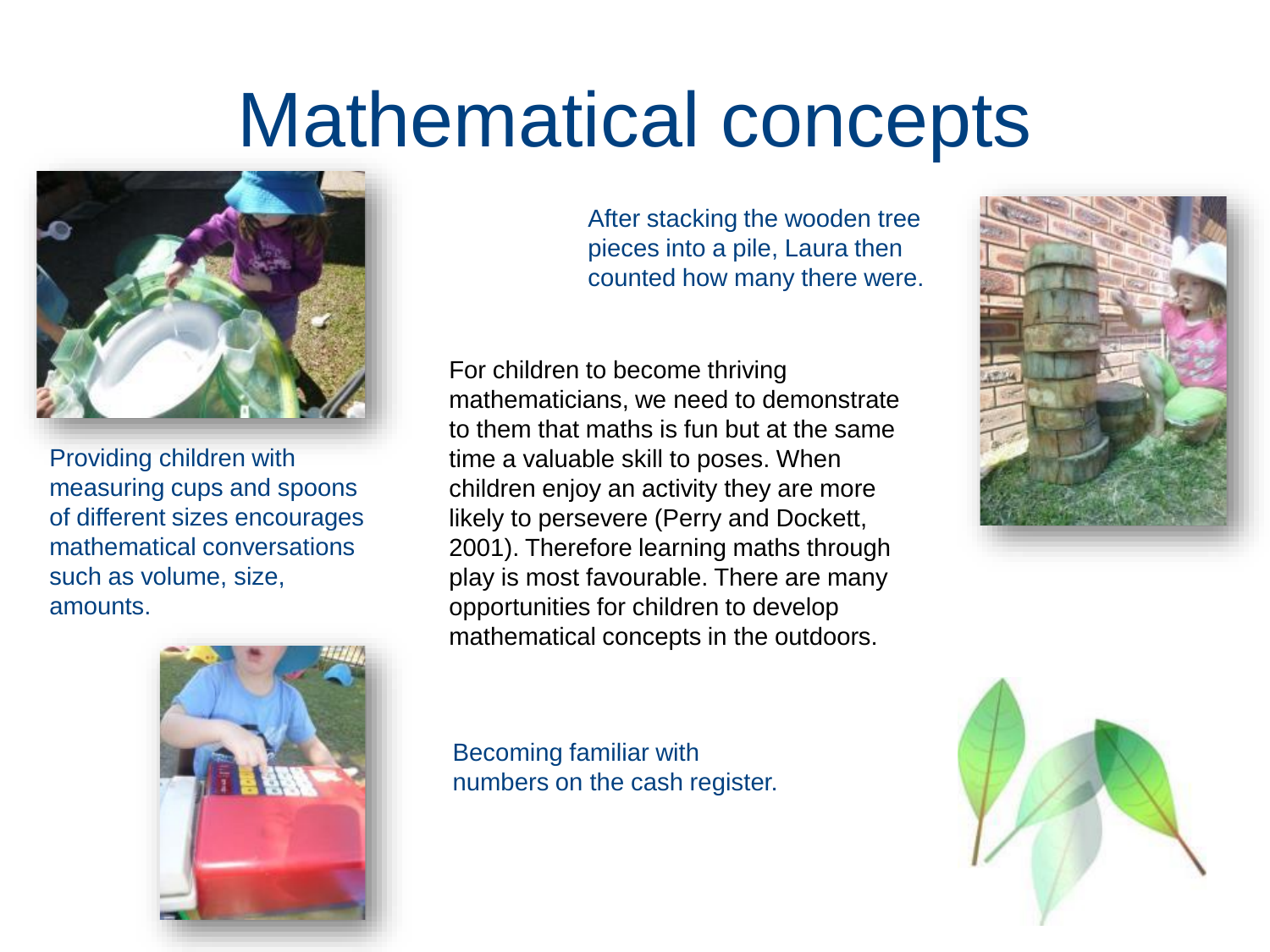

# Problem solving

Educators are thoughtful about providing a variety of resources in the environment that children can use to investigate, make predictions and problem solve with. The type of equipment available to children is critical for their development (Lambert, 2001).



During this activity of construction there were lots of conversation about how to match the pieces up so they would stay connected.

Henry is discovering how to block and unblock the sink on the mud kitchen, he gave instructions to his peer above the sink as he also added what was happening under the sink. "Put more dirt in the plug hole too much water is coming out".





Collaborating as the children discover how to work the equipment out.

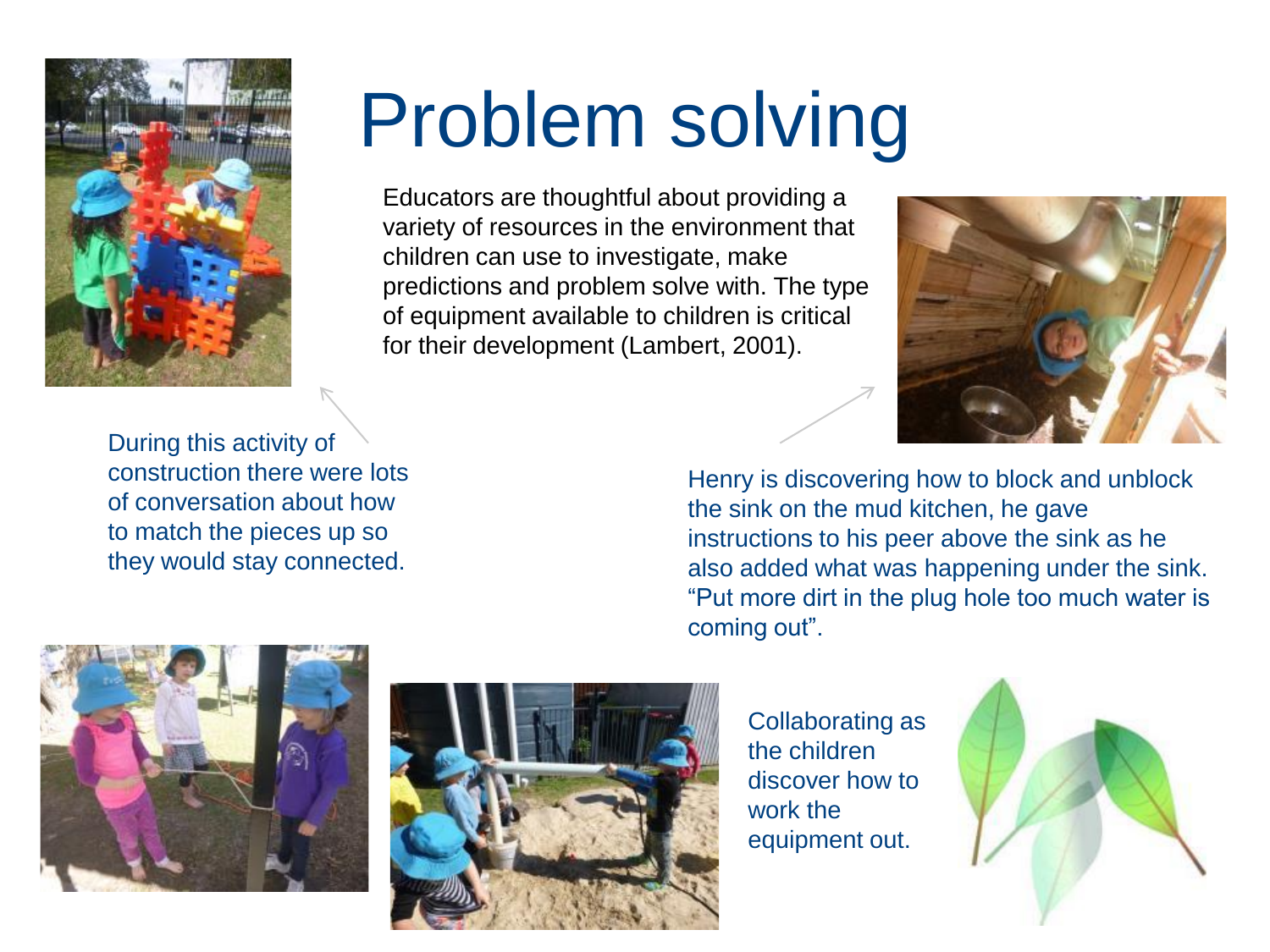### **Conclusion**

The educators at our preschool are passionate about children's development and advocating for play, therefore we spend the better parts of our day engaging with children and documenting their learning. Observations, conversations and documentation then direct our future programming. We value children's input into the program and ensure that their voices are evident in the documentation. Arthur, Beecher, Death, Dockett, and Farmer (2008) support this as they believe it is important for children to be active constructors of their own learning and for their voices to be acknowledged in documentation.

In supporting children's learning we endeavor to scaffold their knowledge and skills, which in turn improves learning opportunities. Where possible educators are intentional in challenging children's thinking and ask purposeful, open ended questions.

I hope you have gained resourceful information from this presentation and trust that the information has supported your understanding of the importance of play and how play promotes school readiness.



#### Thankyou Kerrie



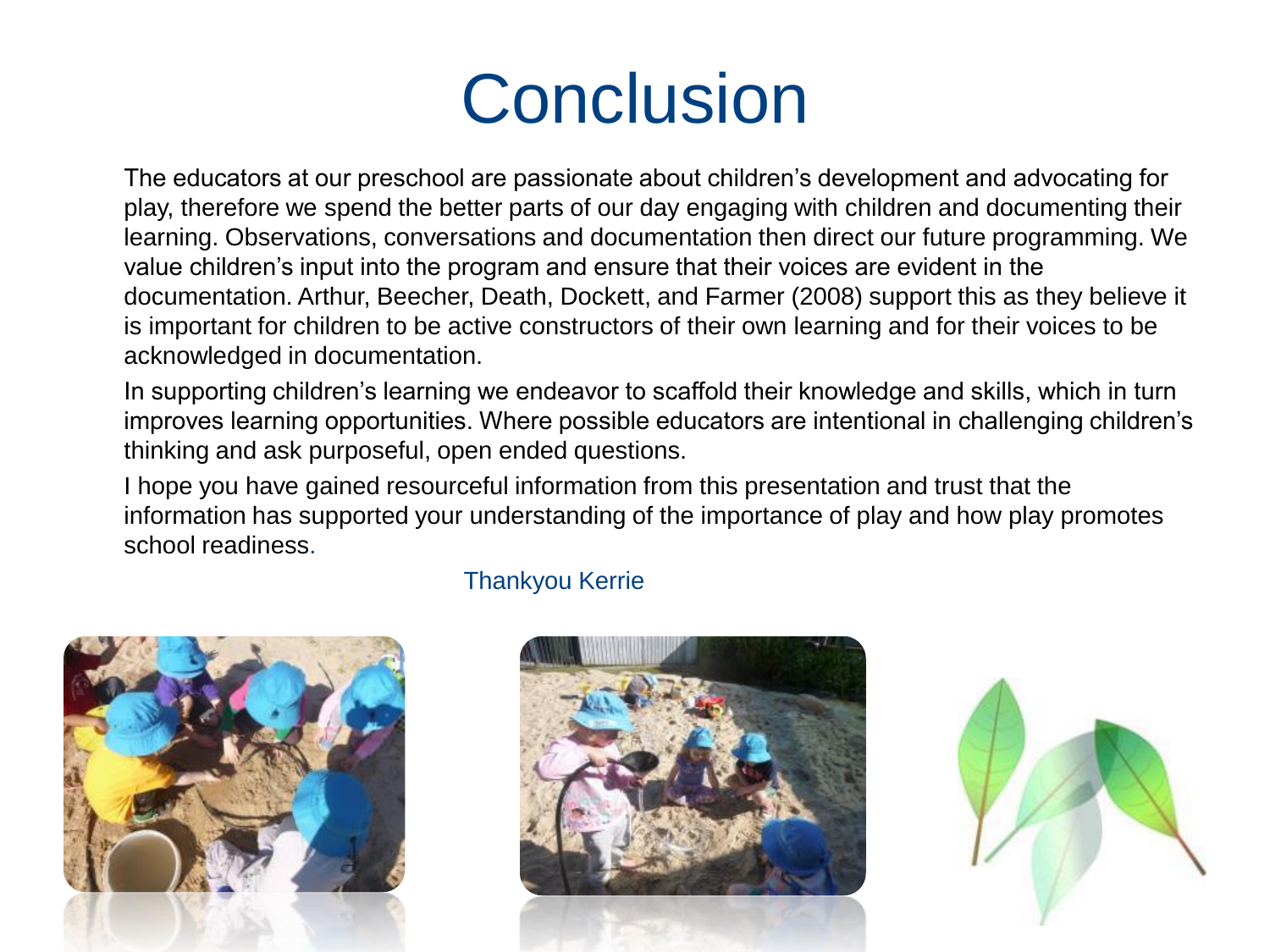#### References

Abbott, L. (1994). Play is fun, but it's hard work, too! The search for quality play in the early years. In L. Abbott & R. Rodger (Eds.), *Quality Education in the Early Years* (pp. 39-52). Buckingham, England: Philadelphia: Open University Press.

Arthur, L., Beecher, B., Death, E., Dockett, S., & Farmer, S. (2008) (4thed.). *Programming & planning in early childhood settings* (pp. 265-321). South Melbourne, Victoria: Thomson.

Baras, R. (2013). Kids learn through play. *Family Matters*. Retrieved from <http://www.ronitbaras.com/education-learning/kids-learn-through-play/>

Barblett, L & Maloney, C. (2010). Complexities of Assessing Social and Emotional Competence and Wellbeing in Young Children. *Journal of Early Childhood*, *35*(2), 13-18.

Bass, S. (2012). The Importance of Understanding Readiness for School. *Early Life Foundations Education Consultancy, Research and Parent Consultancy, 2.* Retrieved from http://earlylife.com.au/info/sites/default/files/ELF\_Newsletter\_No2\_June2012.pdf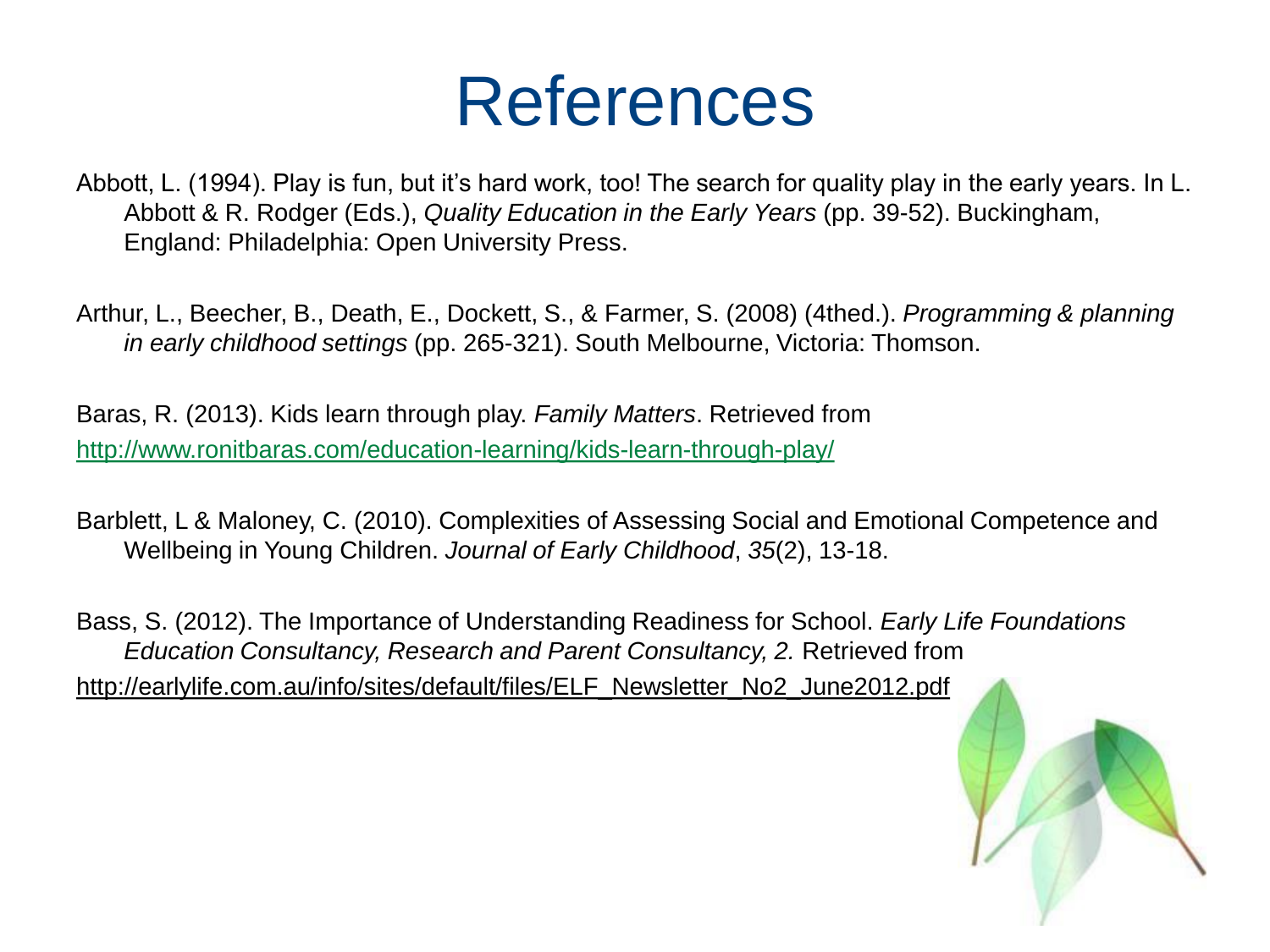#### References cont.

- Bodrova, E. (2008). Make-believe play versus academic skills: a Vygotskian approach to today's dilemma of early childhood education. *European Early Childhood Education Research Journal*, *16*(3), 357–369.
- Curtis, D & Carter, M. (2000). Observing How Children Seek Power, Drama, and Adventure. In D. Curtis & M. Carter, *The Art of Awareness: How Observation Can Transform Your Teaching (pp.* 65-76). St. Paul, MN: Redleaf Press.
- Edwards, S & Cutter-Mackenzie, A. (2011). Environmentalising early childhood education curriculum through pedagogies of play. *Australasian Journal of Early Childhood, 36(*1), 51-59.

Fleer, M. (2013). *Play in the Early Years*. New York: Cambridge University Press.

- Kolbe, U. (2007). *Rapunzel's Supermarket, All about children and their art (2nd ed.).* Byron Bay, Australia: Peppinot Press.
- Lambert, E. (2001). Metacognitive problem solving in preschoolers. *Australian Journal of Early Childhood (26)*3, 24-29.
- Pascal, C., & Bertram, T. (1994). Evaluating and Improving the Quality of Play. In J. Moyles, *The Excellence of Play* (pp.161-169). Buckingham, England, Philadelphia: Open University Press.